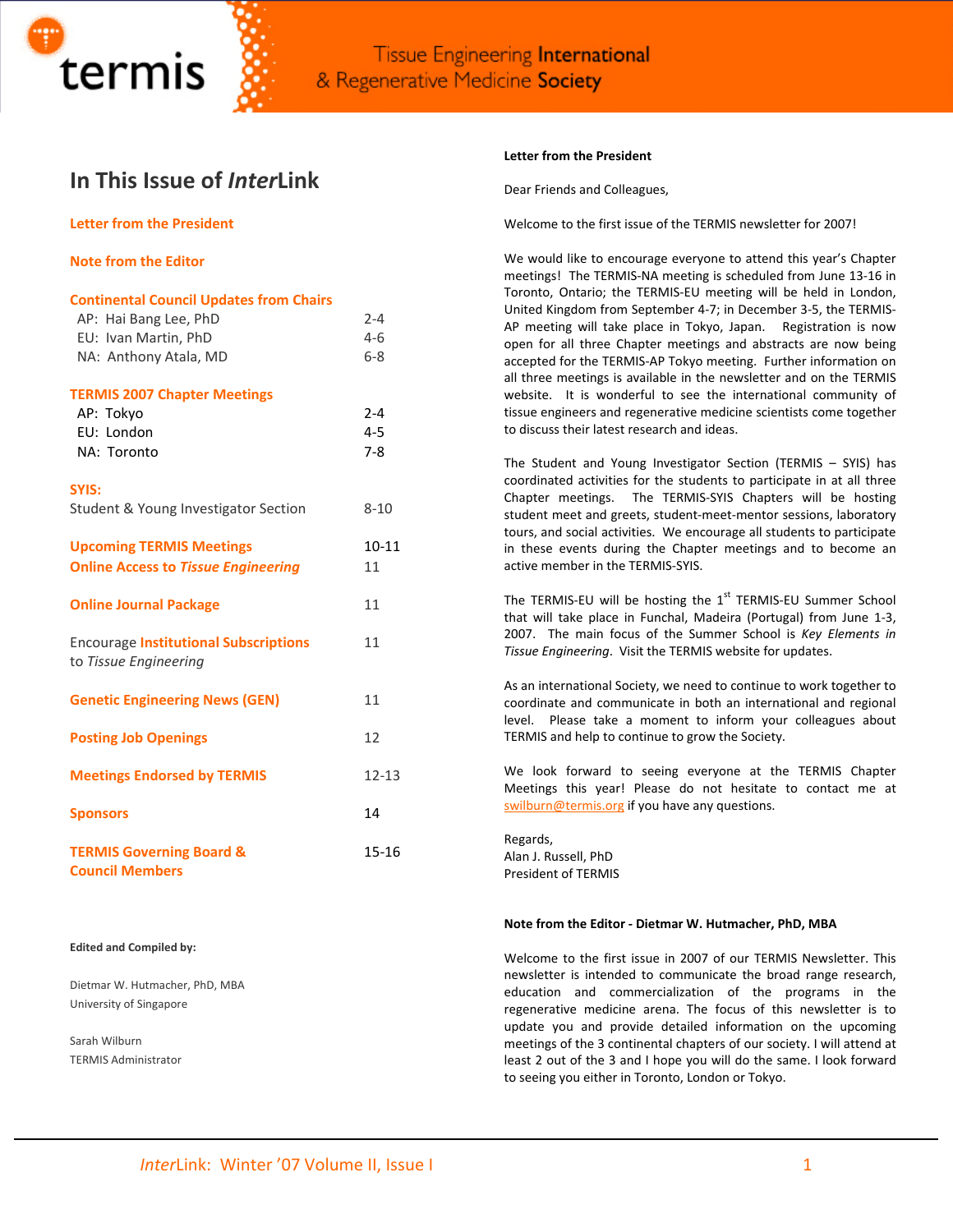

# **TERMIS‐AP News Hai Bang Lee, PhD, Continental Chair**

termis

# **Solicitation of proposals for the 2011 TERMIS‐ AP Chapter Meeting**

The TERMIS‐AP Chapter Council would like to announce the solicitation of proposals for hosting the 2011 TERMIS‐AP Chapter meeting. If you are interested in hosting the 2011 TERMIS‐ AP Chapter meeting, please submit your request to Sarah Wilburn at swilburn@termis.org. You will be provided with a meeting host form that asks detailed questions about the meeting organizers, location/venue, program, and meeting financials. When proposals are submitted, they are reviewed by the respective chapter council and an official vote is conducted. Click [here](http://www.termis.org/meeting_host.php) to view details about hosting a TERMIS meeting.

#### **TERMIS‐AP 2007 Tokyo Meeting**

The organizers of the 2007 TERMIS‐AP meeting in Tokyo would like to announce the confirmed list of invited speakers:

- Ian Wilmut (Roslin Institute, England)
- Yi Lin Cao (Shanghai Second Medical University, People's Republic of China)
- Jeffrey A. Hubbell (Ecole Polytechnique Fédérale de Lausanne, Switzerland)
- **Dietmar W. Hutmacher** (National University of Singapore, Singapore)
- Hai Bang Lee (Korea Research Institute of Chemical Technology, Republic of Korea)
- Norio Nakatsuji (Institute for Frontier Medical Sciences Kyoto University, Japan)
- Shinichi Nishikawa (RIKEN Center for Developmental Biology, Japan)
- Wolfram‐Hubertus Zimmermann (University Hospital Hamburg‐Eppendorf, Germany)

### **SUBMISSION OF ABSTRACTS**

Abstracts are now being accepted online for the 2007 TERMIS-AP Tokyo meeting. Abstracts for consideration for both oral and poster presentations are being accepted in the following categories:

#### Symposia (Oral Only)

- **Stem Cells**
- Novel Strategies for Scaffolds
- **Biosignaling Molecules**
- **Breakthrough Technologies**
- Preclinical Studies and Clinical Applications
- **Tissue Engineering Industries**
- **Regulatory Affairs**

Free Communication (Oral or Poster)

- **EXECTED 5 Embryonic Stem Cells**
- Stem Cells Adult Stem Cells
- $S$ Caffolds Biomaterials
- Scaffolds Fabrication Methods
- Biosignaling Molecules Proteins
- **Biosignaling Molecules Genes**
- Biosignaling Molecules Small Compounds
- Biosignaling Molecules Gene/Drug Delivery
- **Breakthrough Technologies** Bioreactors/Robotics
- Breakthrough Technologies Cell Sheet Engineering
- **Breakthrough Technologies** Vascularization
- Breakthrough Technologies Others
- **Preclinical Studies and Clinical Applications** – Cell Therapy
- **Preclinical Studies and Clinical Applications** – Tissue Engineering
- **Tissue Engineering Industries Cell Sources**
- **Tissue Engineering Industries Tissue** Engineering
- Tissue Engineering Industries Logistics
- Regulatory Affairs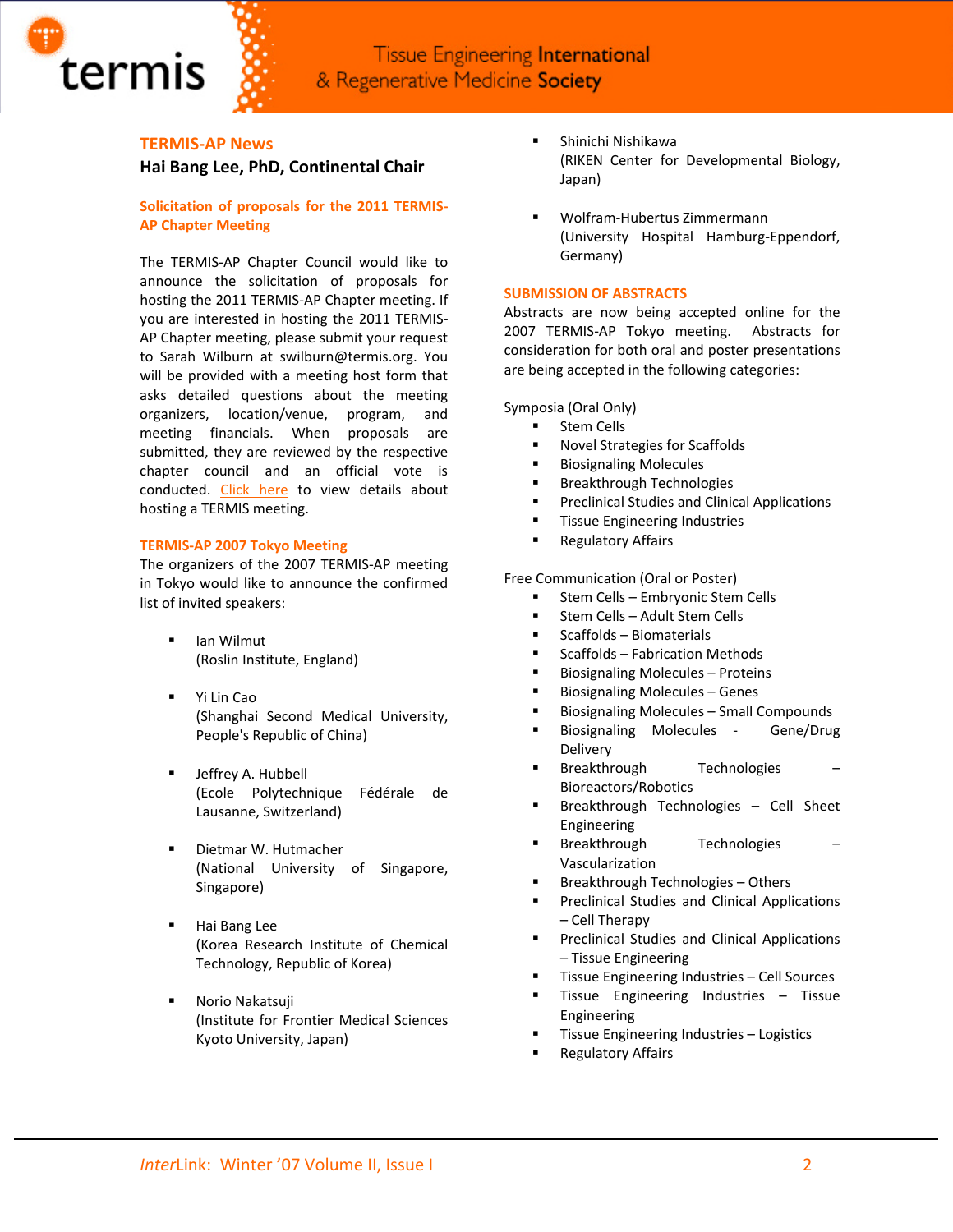#### **HOW TO SUMIT AN ABSTRACT**

termis

To submit your abstract, you must login through the registration page and be provided with a personal ID. The same ID is to be used for Abstract Submissions, Registration and Hotel Reservations.

To obtain an ID, please visit: https://www.crs‐ pac.net/registrye/registrye.asp?wci=basicinfo1& 2007%2F04%2F19+23%3A52%3A41

Once you have received your ID, you will be directed to your personal page, where you can register, make reservations and submit your abstract.

# **INSTRUCTIONS ON PREPARATION OF AN ABSTRACT**

1. We recommend that you save your abstract on your desktop and have it ready to copy & paste.

**\*The Symposia Abstract must not exceed 300 words (single spaced). \*Free Communication Abstract must not exceed 200 words (single spaced).**

2. For submitting your abstract, please log‐in to your personal page and proceed to the submission page by clicking the Submission of Abstract index. If you have not completed your registration yet, please first obtain your ID number and Password on ID Application page and next go on to Registration page to complete your registration before abstract submission.

3. After entering the required information of the author(s) and the abstract itself on the submission pages, click the next button.

4. Please copy your already saved abstract and paste it to the Form appeared in the new window. You can review your abstract and make revisions by a click of the appropriate button.

5. With the notification that your abstract has been received, it will indicate that your submission has been completed.

Please do not close your browser until your submission is complete, otherwise it will become invalid. **Please note the Secretariat cannot be responsible for mistakenly input contents of your submission, so please check for mistakes before sending your abstract.**

#### **TO REVISE ALREADY SUMITTED ABSTRACT**

To revise already submitted abstract, please first revise your file and click the Revise button and proceed to the revision page. You can revise, confirm, or delete your submission as many times as you wish up until 12:00 of June 27, 2007.

## **CONTACT INFORMATION**

Secretariat Institute of Advanced Biomedical Engineering and Science Tokyo Women's Medical University FAX: +81‐3‐3359‐6046 E‐mail: termis‐ap2007@abmes.twmu.ac.jp

#### **REGISTRATIONS**

Registrations for the meeting will be accepted until July 25, 2007.

Please complete your registration by logging‐in to your Personal Page.

If you have not yet registered your personal information, please first complete the required items on ID Application page in order to acquire your ID and Password.

Major credit cards are accepted. Upon receipt of your online registration information, a confirmation will be faxed or e-mailed to you after your payments is confirmed.

Please bring this confirmation slip with you and present it to the Registration Desk

#### **HOTEL RESERVATIONS**

Please complete your reservation by logging‐in to your Personal Page. \*If you have not yet registered your personal information, please first complete the required items on the ID Application page in order to acquire your ID and Password.

Major credit cards are accepted. In order to make your hotel reservation, a full deposit will be necessary.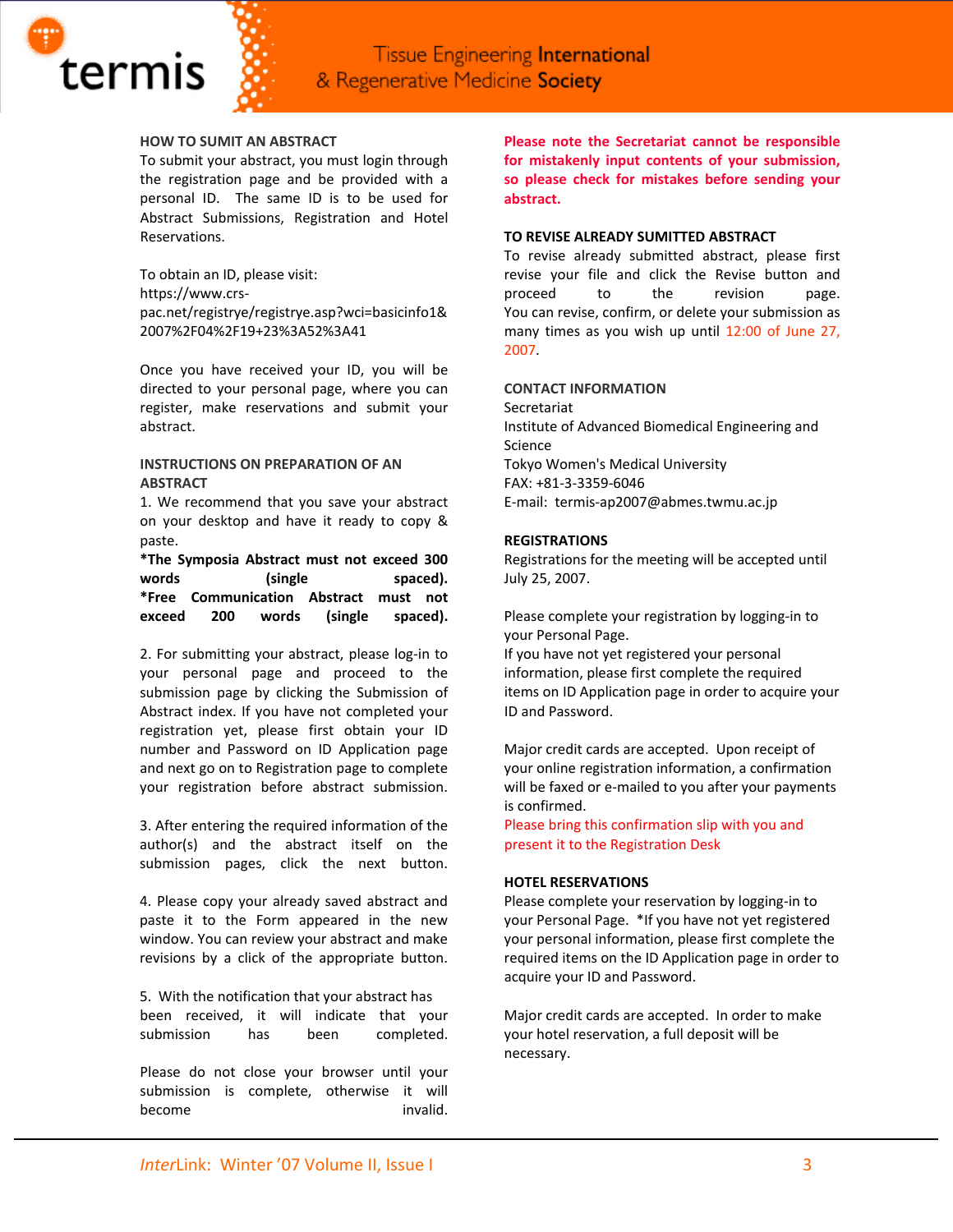

A number of hotels are available for you to choose from. A complete list of instructions on hotel reservation procedure is available at

# [https://www.crs](https://www.crs-pac.net/registrye/registrye.asp?wci=procedure&mode=2)‐

[pac.net/registrye/registrye.asp?wci=procedure](https://www.crs-pac.net/registrye/registrye.asp?wci=procedure&mode=2) [&mode=2](https://www.crs-pac.net/registrye/registrye.asp?wci=procedure&mode=2)

#### CONFIRMATION

Your reservation confirmation will be sent to you either by fax or e‐mail after receiving your on‐line reservation information and verifying your payment of deposit.

Please bring this confirmation slip with you and present it to the reception desk upon checking‐  $in.$ 

The deadline for Reservations on this site is Noon 12:00 of November 16, 2007, Japan Standard Time (GMT+9)

(Please note that reservations will also be closed when all the accommodations have become full.)

## **CONTACT HOTEL RESERVATIONS**

JTB Business World Tokyo Corp., Toranomon Overseas Travel Office TERMIS‐AP 2007 Desk Tel: +81‐3‐3504‐3019 Fax: +81‐3‐3504‐0735 Office Hours: 9:30‐17:30(weekdays only) E-mail: m\_nakakuma118@jtb.jp

## **Prof. Yasuo Kitigawa**

Prof. Yasuo Kitigawa, Former Chairman of the Department of Bioengineering Sciences, Graduate School of Bioagricultural Sciences at Nagoya University in Japan passed away suddenly on March 12, 2007 at the age of 60. His notable contribution to the field of animal cell technology and his able leadership in its application to regenerative medicine won him respect both nationally and internationally. We shall always remember him, not only as a scientist but as a friend and his humanity. We offer our sincere thanks to all those who showed him kindness during his lifetime.

(Content provided by Tomoaki Niimi, Ph.D. Laboratory of Stem Cell Technology, Division of Biotechnology, Department of Bioengineering

Sciences, Graduate School of Bioagricultural Sciences, Nagoya University.)

For further information on Prof. Kitigawa's work, please visit:

[http://www.agr.nagoya](http://www.agr.nagoya-u.ac.jp/%7Etagen/YK-HP(Eng).htm)‐u.ac.jp/~tagen/YK‐ [HP\(Eng\).htm](http://www.agr.nagoya-u.ac.jp/%7Etagen/YK-HP(Eng).htm) [http://www.agr.nagoya](http://www.agr.nagoya-u.ac.jp/%7Etagen/KitagawaG(Eng).html)‐ [u.ac.jp/~tagen/KitagawaG\(Eng\).html](http://www.agr.nagoya-u.ac.jp/%7Etagen/KitagawaG(Eng).html)

# **TERMIS‐EU News**

**Ivan Martin, PhD, Continental Chair**

# **TERMIS‐EU 2007 Chapter Meeting**

**Regent's College Conference Centre London, United Kingdom 4‐7 September 2007 [www.termis.org/eu2007](http://www.termis.org/eu2007)**

Registrations for the 2007 TERMIS‐EU Chapter meeting are now being accepted <http://www.termis.org/eu2007/register.php>. Register before the  $15<sup>th</sup>$  June 2007 and take

advantage of the early registration rate!

European funding and research will be highlighted and a showcase session will encourage presentations from Eastern areas of Europe. Conference themes will reflect the traditions of John Hunter (1728-17993, Scientific Surgeon) and Sir Peter Mansfield (Nobel Laureate 2003 for MRI Imaging) to focus on surgical innovations and progress in nano‐micro bioengineering.

Young scientists will be encouraged within a UK Tissue and Cell Engineering Society session.

Anyone who has submitted an abstract for the London meeting will be notified in June if there abstract has been accepted for an oral or poster presentation.

If you have any questions for the conference organizers, please contact: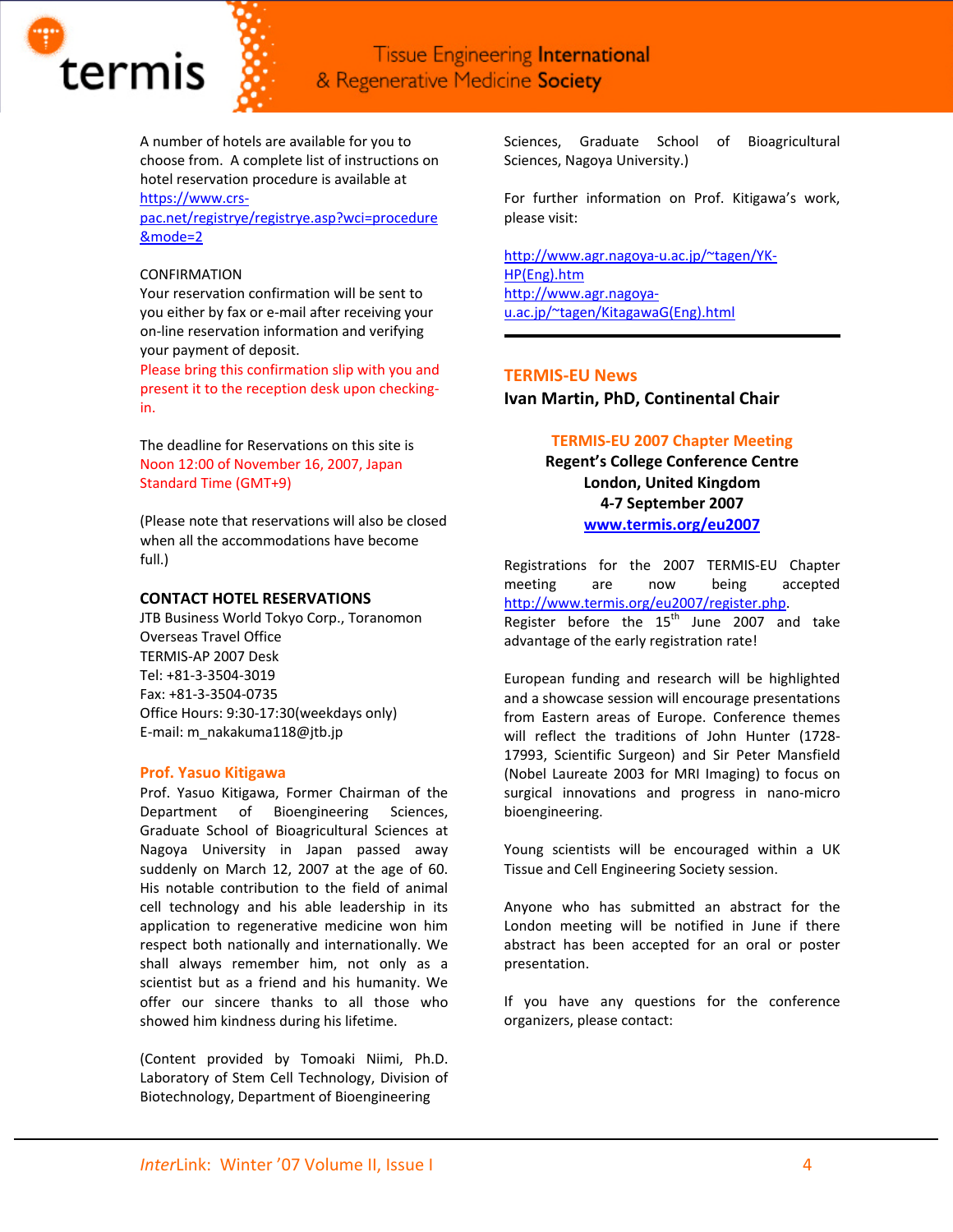

## **Professor Robert Brown**

University College London Tissue Repair & Engineering Centre (UCL‐TREC) Tel: 020 8909 5425 Fax: 020 8954 8560 Email: [m.harvey@ucl.ac.uk](mailto:m.harvey@ucl.ac.uk)

## **Sally Brown**

University College London Tissue Repair & Engineering Centre (UCL‐TREC) Tel: 020 8909 5353 Fax: 020 8954 8560 Email: [termiseu@ucl.ac.uk](mailto:termiseu@ucl.ac.uk)

# **TERMIS‐EU London Meeting: Additional Accommodations Available**

We have been lucky enough to get some more low cost accommodations for the meeting in September. The rooms are available at Queen Mary University and are a 20 minute tube journey from the meeting. The rooms are very nice and new and many of the rooms look over either the canal or the park.

The rate is £38.00 per room per night including breakfast and VAT. If you book on‐line the price is £33.00 plus a one off £3.50 booking fee <http://www.ccrs.qmul.ac.uk/holidays/index.html>

You can telephone the Conference Office on 020 7882 3642 to reserve a room.

There are a limited number of rooms for on‐line booking and if you find there is no availability do contact them by phone, however the standard rate will apply.

These rooms and the rooms at UCL, which are on posted on the website, are the cheapest accommodations for the meeting and will go fast, as we are not able to block book them. We would recommend that you book this accommodation ASAP as both are open to the general public and September is a very popular month for tourists.

**The TERMIS‐EU Council would like to announce the solicitation of proposals to host the TERMIS‐EU 2011 Chapter Meeting and the 2012 World Congress that will be held in Europe.**

If you are interested in hosting the 2011 TERMIS‐ EU Chapter meeting or 2012 World Congress, please submit your request to Sarah Wilburn at [swilburn@termis.org.](mailto:swilburn@termis.org) You will be provided with a meeting host form that asks detailed questions about the meeting organizers, location/venue, program, and meeting financials. When proposals are submitted, they are reviewed by the respective chapter council and an official vote is conducted. [Click](http://www.termis.org/meeting_host.php) here to view details about hosting a TERMIS meeting.

# **TERMIS‐EU Registered in Berlin**

Finally, after more than a year of work, the bylaws of the former ETES were successfully transferred to TERMIS-EU. The society's registered office was relocated from Leipzig to Berlin. This was confirmed by a letter from the local court of Berlin Charlottenburg dated April 11, 2007 to the EU council. Therefore, the conversion from ETES to TERMIS‐EU has been successfully carried out and is complete. To keep the non-profit status of the society, the task declaration of the last year still needs to be evaluated. With the declaration on its way, we can hopefully give our members positive news concerning the non‐profit status of the society at the annual meeting in London in September of this year.

Ulrich Nöth Michael Sittinger

# **Invitation to Participate in the 1st Summer School TERMIS‐EU**

The European Chapter of the Tissue Engineering and Regenerative Medicine International Society is happy to invite you to participate in the 1st Summer School TERMIS‐EU.

The 1st Summer School TERMIS‐EU will focus on the Key Elements of Tissue Engineering and will be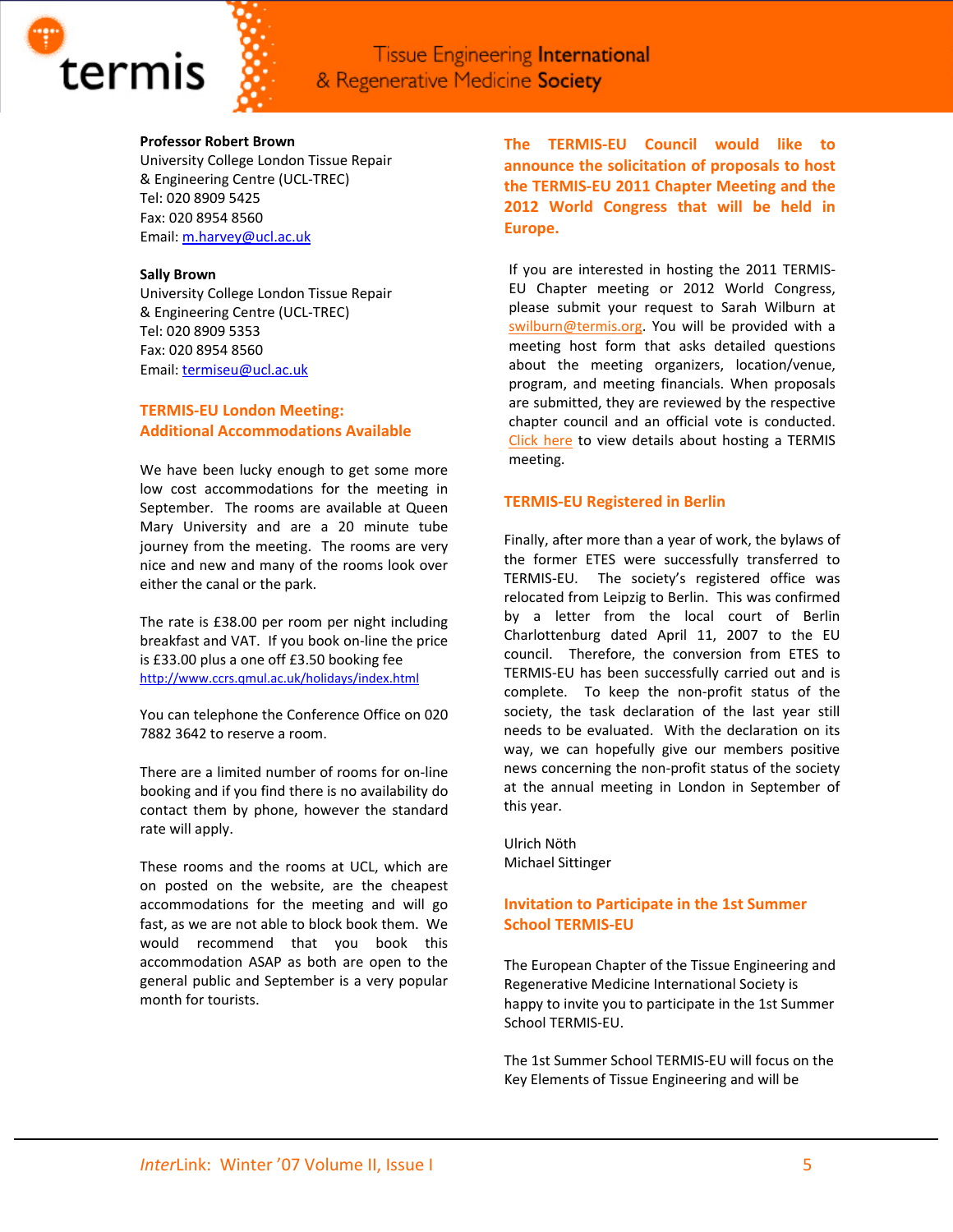

organized back to back with the InVENTS Marie Curie Series of Events ‐ 3rd Marie Curie Cutting Edge Conference on Biomineralisation of polymeric materials, bioactive biomaterials and biomimetic methodologies [\(http://www.inventscience.org](http://www.inventscience.org/)).

It will take place in Funchal, Madeira (Portugal) from June 1 to 3, 2007 and chaired by Rui L. Reis (3B's Research Group, [www.3bs.uminho.pt\)](http://www.3bs.uminho.pt/) with the support of the European Network of Excellence EXPERTISSUES [\(www.expertissues.org\)](http://www.expertissues.org/). Further information is available online through the web pages of TERMIS, EXPERTISSUES and InVENTS.

Selected abstracts will be considered for publication in *TISSUE ENGINEERING*.

The submission of the manuscripts will proceed according to *Tissue Engineering* guidelines. The Editors‐in‐Chief will be responsible for the peer‐ review of the papers. The Organization Committee of the Summer School and TERMIS‐ EU SYIS will select the abstracts to be invited to submit a full paper.

# **TERMIS‐NA News Anthony Atala, MD, Continental Chair**

Dear Colleagues,

On behalf of the TERMIS‐NA Council Members, I would like to invite you to the 2007 TERMIS‐NA Conference and Exposition, June 13‐16 in Toronto, Ontario Canada.

This unique international event encourages research scientists, physicians, engineers, scientists, researchers and entrepreneurs to interact and exchange information about the frontiers of regenerative medicine and tissue engineering and its applications Throughout its history, this conference has retained its unique characteristics as the most diverse, multi‐ disciplinary venue for academic and industry practitioners to discuss practical and theoretical work in the field of regenerative medicine.

The conference scientific program consists of abstracts submitted to the Program Committee for evaluation and selection, plus a number of special sessions and invited presentations. This year, the Program Committee received abstract submissions from 15 different countries. Of the 430 abstracts submitted, the track committees selected 75 + for oral presentations and an additional 230+ for poster presentations. This year's program includes three keynote presentations at the conference's Plenary Sessions, from outstanding researchers in our field. Dr. Robert Lanza of Advanced Cell Technology will be discussing "*The Use of Embryonic Stem Cells in Tissue Engineering & Regenerative Medicine".*  Associate Professor Charles Lin, from the Wellman Center for Photomedicine, Massachusetts General Hospital will be presenting on "*Imaging and Regenerative Medicine".* Professor Jeffery Platt, MD**,** Professor of Surgery, Immunology, and Pediatrics, and Head of the Transplantation Biology Program at the Mayo Clinic College of Medicine will offer his unique perspective on "*Immunological Barriers to* **Transplantation".** Having all three distinguished speakers sharing their insights will be a special occasion.

On behalf of the Council, I would like to thank the Organizing Committee, for their dedication and diligence in selecting such an outstanding slate of presentations. The investment of their time and insights is very much appreciated. On a personal note, I would like to recognize the efforts of Dr. Molly Shoichet, Scientific Program Chair, and Dr. Michael Sefton, Conference Chair, for their outstanding leadership and vision for this year's program.

The superlative conference program and the industry exposition at the 2007 TERMIS‐NA is a result of many individuals who contribute their time and expertise leading up to the event. The culmination of their efforts is the scientific interchange, informal discussion, and personal communication that can only occur at the conference itself. In that regard, we hope you will join the 450 + individuals that have already registered to have a rewarding and enjoyable time at this year's Conference.

Sincerely, Anthony Atala, MD Chairman, TERMIS‐NA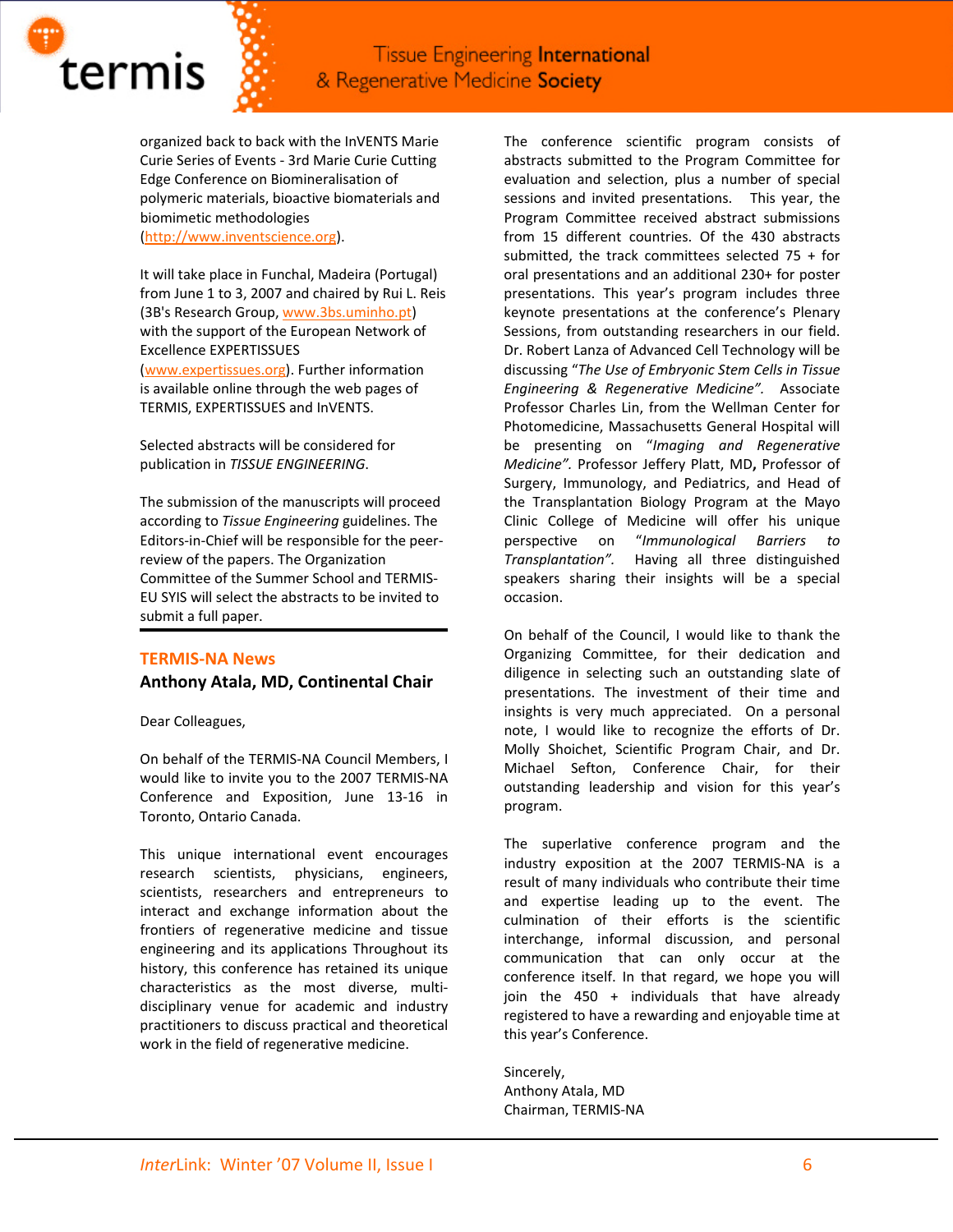

# **Draft Program Announcement‐Armed Forces Institute of Regenerative Medicine**

termis

COMMENTS INVITED FROM RESPONDENTS. Do not submit a proposal in response to this Draft Program Announcement. Please consider the following questions and provide your response. To be of greatest value, your response should be submitted not later than 4 May 2007. Please contain your comments to 10 pages or less. Electronic submissions only, please via ASFI/FedBizOps or e‐mail to christopher.gloyd@det.amedd.army.mil. Click [here](http://www.termis.org/docs/AFIRM_draftAnnouncement_20070419.pdf) for further information.

# **ATP to Schedule Competition for New Technology R&D Awards**

The NIST Advanced [Technology](http://www.nist.gov/public_affairs/releases/atp2007.html) Program (ATP)

will conduct a new competition this fiscal year for cost-shared awards to support high-risk industrial R&D. The ATP provides partial support to single companies or to industry-led joint ventures to accelerate the development of innovative technologies for broad national benefit through partnership with the private sector. ATP projects are selected in a competitive, peer‐reviewed process. The ATP proposer's conference will be held on April 13, 2007 in Gaithersburg, MD. For those who are interested, visit http://www.atp.nist.gov. The webcast will be available for 30 days after the conference on the ATP website.

# **TERMIS‐NA 2007 Conference & Exposition**

Westin Harbour Castle Toronto, Ontario, Canada June 13‐16, 2007 [www.regenerate](http://www.regenerate-online.com/)‐online.com

# *A knowledge‐sharing international conference for regenerative medicine and tissue engineering professionals.*

View the comprehensive [scientific](http://www.regenerate-online.com/agenda_wed.php) agenda with finalized abstracts.

[Sign](http://www.regonline.com/Checkin.asp?EventId=109122) up to attend the most comprehensive regenerative medicine event in North America.

Attend the TERMIS‐NA Conference and Exposition to network with potential business partners from across the country.

Join TERMIS' pre‐conference tutorial:

**"Regenerative Medicine Day in Toronto 2007 – Exploring the Big Questions in Regenerative Medicine"** -- a one-day interactive discussion to preview the main conference. Click here for [details.](http://www.regenerate-online.com/sessions/regmedday.php)

There's only 5 weeks left to register and take advantage of the extensive cross-industry best practices you'll find only at TERMIS‐NA 2007 Conference and Exposition. **And space is deliberately limited!**

Note: Take advantage of the reduced room rates at the Westin Harbour Castle before May 21!

#### Keynotes Include:

- **Robert Lanza, Advanced Cell Technology**
- Charles Lin, Massachusetts General Hospital
- Jeffrey Platt, Mayo Clinic College of Medicine

Invited Speakers ‐ **Explore best practices** from top speakers from universities and researchers including:

- *Biomechanical Training of Tissue Constructs* ‐ Gordana Vunjak‐
- Novakovic, Columbia University and Mike Yaszemski, Mayo Clinic
- *Adult Stem Cells* ‐ Arnold Caplan, Case Western Reserve University and Johnny Huard, University of Pittsburgh
- *Cell Tracking and Imaging* ‐ Dan Gazit, Hebrew University
- *Soft Tissue Repair* ‐ Kim Woodhouse, University of Toronto and Glenn Prestwich, University of Utah
- *Smart Biomaterials* ‐ Rui Reis, University of Minho and David Kaplan, Tufts University
- *Vascular* ‐ Shay Soker, Wake Forest University and William Wagner, University of Pittsburgh
- *Cell Integration into Natural and Synthetic Matrices* ‐ Mark Van Dyke, Wake Forest University and Tony Mikos, Rice University
- *Scaffolds and Cells for Musculoskeletal Regeneration* ‐ James Yoo, Wake Forest University and Gilson Khang, Chonbuk National University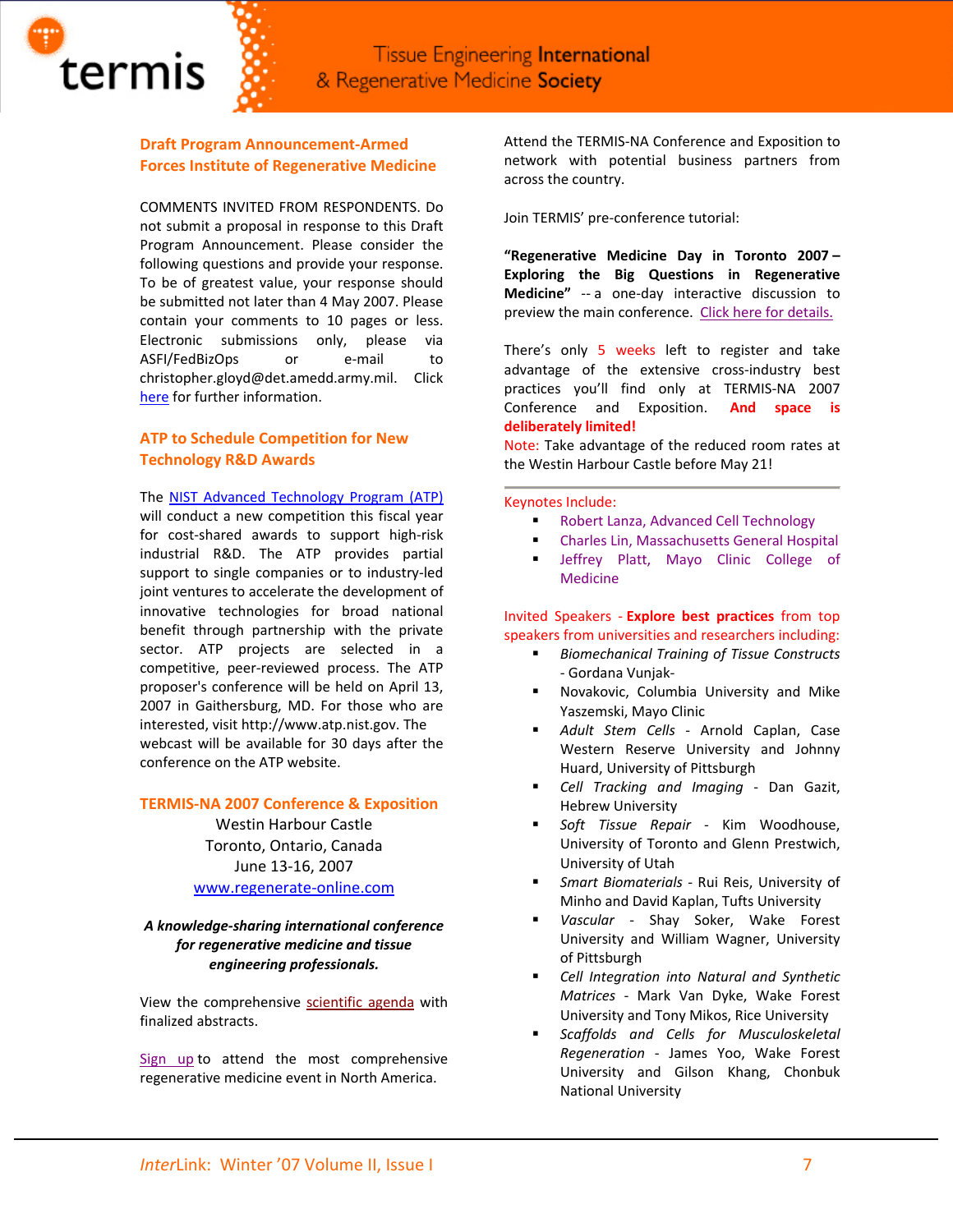

 *Structural and Biomechanical Characterization* ‐ Dietmar Hutmacher, National University of Singapore and Paul Dalton, University of Southampton

termis

- *Cardiac Developments* ‐ Richard Weisel, University of Toronto and Milica Radisic, University of Toronto
- *Controlling the Cellular Microenvironment* ‐ Alicia El Haj, Keele University and Warren Chan, University of Toronto

**and more! Learn from dozens of prominent tissue engineering experts during more than 100+ information‐packed presentations.**

Again, time is running short, so [register](http://www.regonline.com/Checkin.asp?EventId=109122) now! for the TERMIS‐NA 2007 Conference and Exposition.

NEW! *Career Center to benefit employers and students!*  To enhance the professional opportunities for the attendees of this conference, the Tissue Engineering & Regenerative Medicine International Society ‐ Student and Young Investigator Section (TERMIS‐SYIS) is establishing a SYIS Career Center. Interested employers can utilize the career center as a global resource for potential applicants, allowing you to post current job openings within your organization. The career center is also available for students to post their resumes offering an opportunity for academic laboratories and industry representatives to view and coordinate a potential interview to be held during the conference. To post a current job opening within your organization, or to submit a resume, contact Sarah Wilburn, [swilburn@termis.org.](mailto:swilburn@termis.org)

*We look forward to hosting you in Toronto! Visit [http://www.regenerate](http://www.regenerate-online.com/)‐online.com/.*

#### **TERMIS‐SYIS Activities**

**TERMIS‐EU SYIS Activities at the 1st TERMIS‐EU Summer School**

Selected abstracts will be considered for publication in "TISSUE ENGINEERING".

The submission of the manuscripts will proceed according to "Tissue Engineering" guidelines. The Editors‐in‐Chief will be responsible for the peer‐ review of the papers. The Organizing Committee of the Summer School and TERMIS‐EU SYIS will select the abstracts to be invited to submit a full paper.

[http://www.inventscience.org/index.php?option=co](http://www.inventscience.org/index.php?option=com_content&task=view&id=57&Itemid=113) [m\\_content&task=view&id=57&Itemid=113](http://www.inventscience.org/index.php?option=com_content&task=view&id=57&Itemid=113)

## **TERMIS‐NA 2007 SYIS Conference Program**

University of Toronto Hospital and Laboratory Tours

Wednesday June 13th, 2007 *3:30 ‐ 6:30 p.m.* University of Toronto and select Toronto hospitals (transportation provided)

Come and explore the wealth of research being conducted at the University of Toronto and surrounding hospitals! Choose from specialized lab tours focusing on cardiac tissue engineering, neural tissue engineering, bone and cartilage repair, or stem cell technologies, or get an overview of select advances in regenerative medicine. Each group of 10‐15 guests will be guided through the University of Toronto and Toronto's Discovery District by subway and on foot.

Transportation will be provided from the Westin Harbour Castle. Every attempt will be made to provide you with your first choice for the tour, but will depend on enrolment. Each tour will introduce you to at least 3 lab spaces in Toronto Discovery District, the University Health Network Hospitals, or the Centre for Cellular and Biomolecular Research. Further details will be posted in May.

For more information, please email: [labtours@regenerate2007.com](mailto:labtours@regenerate2007.com)

Tour choices:

Stem Cell Technologies in Tissue Engineering Tour Cardiac Tissue Engineering Tour Neural Tissue Engineering Tour Bone Tissue Engineering Tour General Tissue Engineering Overview Tour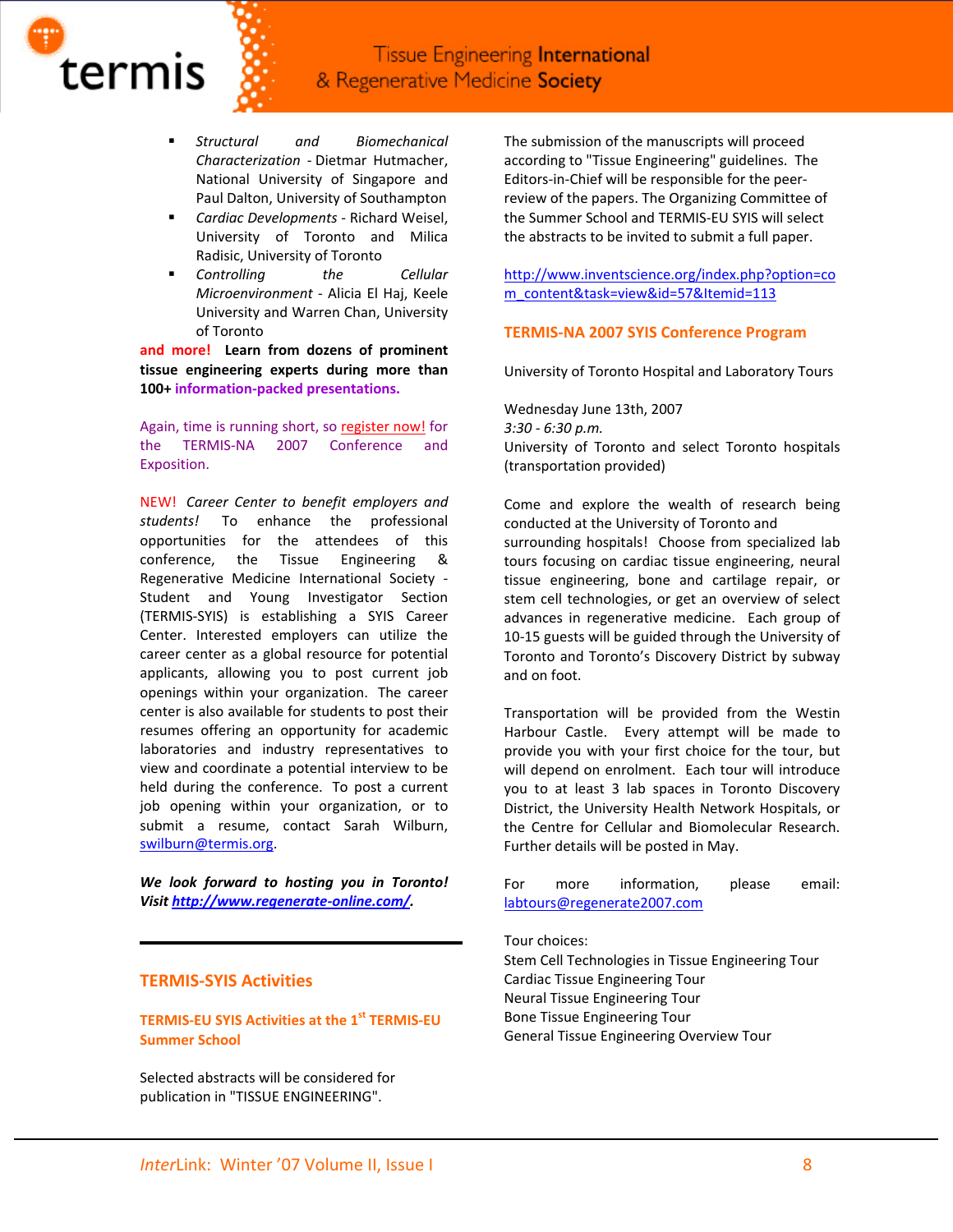



termis

Wednesday June 13th, 2007 *7:00 – 9:00 p.m. (open to undergraduates, graduates, and young investigators)* Room TBA, Westin Harbour Castle

Come out to meet and get to know fellow students and young investigators from all over the globe who have gathered in Toronto for TERMIS NA 2007! Take part in a "people scavenger hunt" and win exciting prizes! Complementary hors d'oeuvres and non‐ alcoholic drinks: cash bar available.

For more information, please email: [networking@regenerate2007.com](mailto:networking@regenerate2007.com)

#### **POSTER AWARDS**

Thursday June 14<sup>th</sup>, 2007 *4:00 – 6:00 p.m. (conducted during the TERMIS poster session)* Metropolitan Room, Westin Harbour Castle

SYIS has the pleasure to present two poster award competitions, a PI judged competition and a people's choice award. A distinguished panel will select the top 20 finalists based on already submitted abstracts, who will then be featured in Toronto and compete for three cash prizes. The winners will be decided by judges after consideration of poster content and presentation.

All posters are automatically entered into the people's choice awards and the top 3 posters selected by fellow attendees will receive cash prizes. Professors, members of industry, and graduate students are all eligible judges. Whether you present a poster or judge your peers, the people's choice award is a fun and easy way to enjoy the poster session.

Note 1: Competition finalists will be contacted by email.

Note 2: Marking rubrics for both competitions will be posted as they become available.

For more information, please email: [postercompetition@regenerate2007.com](mailto:postercompetition@regenerate2007.com)

## **Student Meet Mentor Breakfast**

Friday June 15th, 2007 *7:15‐8:15 am. (open to undergraduates, graduates, and young investigators)* Regatta Room, Westin Harbour Castle

TERMIS-SYIS is pleased to announce the  $3<sup>rd</sup>$  Annual Student-Meet-Mentor Event. This year's event will take place over breakfast on Friday June 15th, 2007, and is open to undergraduate, graduate, and post‐ doctoral conference delegates. Ten world renowned researchers have been recruited from academia and industry to connect with students and share their experiences. Come prepared with your science and research questions to make the most of this opportunity. To guarantee your seat at your preferred mentor's table, register as soon as possible because space is limited.

# **Social Night – Royal Ontario Museum and Hart House at the University of Toronto**

## **Friday June 15th, 2007**

*5:00 – 8:00 p.m. Royal Ontario Museum (for all undergraduates, graduates, and young investigators) 8:00 – 11:00 p.m. Hart House Reception*

Enjoy a night out in Toronto! TERMIS‐SYIS invites you to visit the newly renovated Royal Ontario Museum in the heart of the city. Our museum visit includes entrance to all special exhibits, as well as the newly built Michael Lee‐Chin Crystal gallery. This will be followed by a reception at historic Hart House on the University of Toronto campus, where you can enjoy a variety of platters, non‐alcoholic drinks, and cash bar in a lounge atmosphere with live music. This event is included in your conference registration but requires an RSVP! Please click the registration link and RSVP to reserve your spot today!

After the reception let Toronto TERMIS members be your guides to city nightlife in the downtown Entertainment District.

Registration information for each of the SYIS events will be available on the TERMIS‐NA 2007 Toronto meeting website – [www.regenerate](http://www.regenerate-online.com/)-online.com from May 7 – June 1, 2007.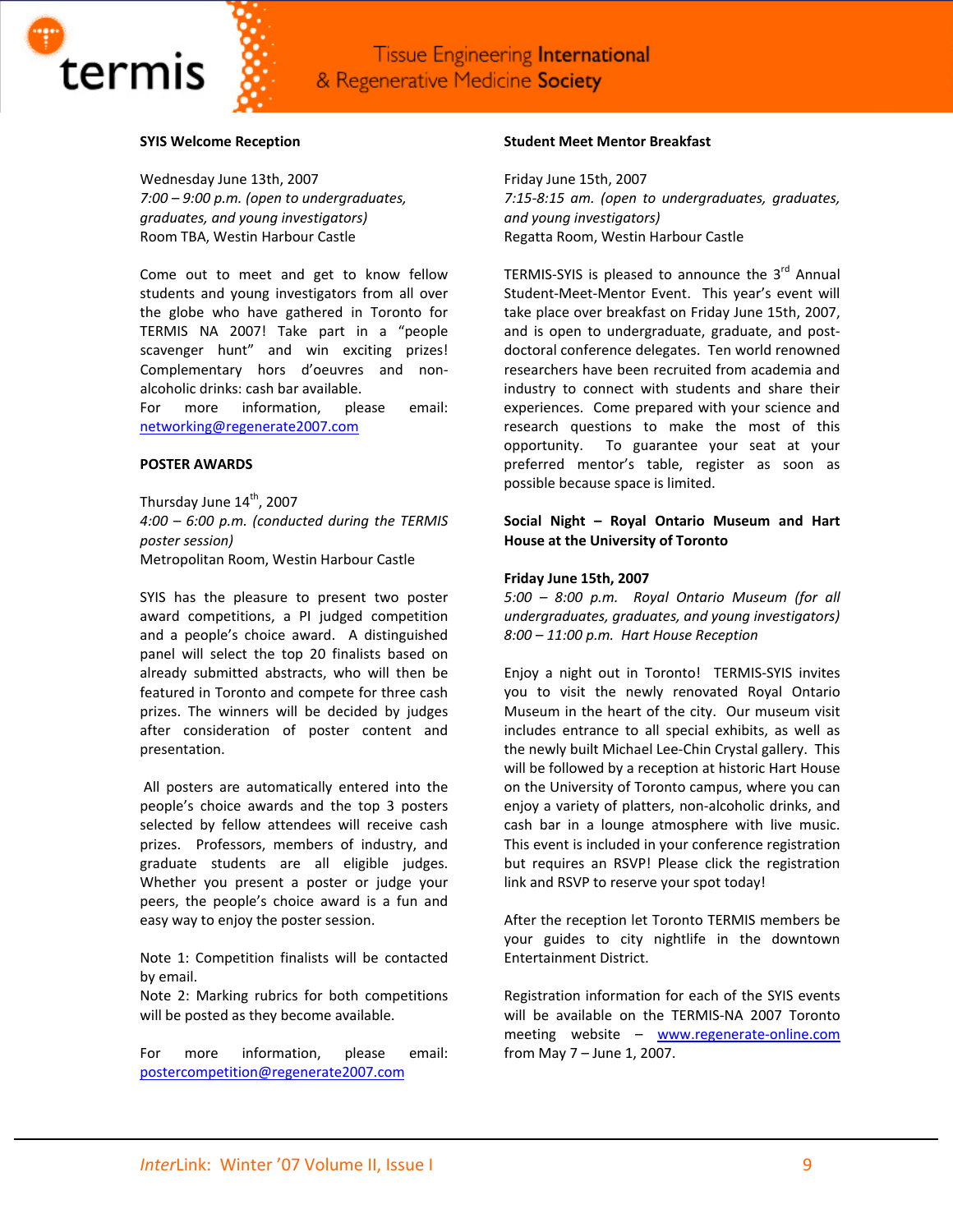

# **Career Center TERMIS‐NA 2007 Toronto Meeting**

*Career Center to benefit employers and students!*  To enhance the professional opportunities for the attendees of this conference, the Tissue Engineering & Regenerative Medicine International Society ‐ Student and Young Investigator Section (TERMIS‐SYIS) is establishing a SYIS Career Center. Interested employers can utilize the career center as a global resource for potential applicants, allowing you to post current job openings within your organization. The career center is also available for students to post their resumes offering an opportunity for academic laboratories and industry representatives to view and coordinate a potential interview to be held during the conference. To post a current job opening within your organization, or to submit a resume, contact Sarah Wilburn, [swilburn@termis.org.](mailto:swilburn@termis.org)

#### **Job Postings**

For students searching for graduate and postdoc positions, please visit [http://www.termis.org/employment.php.](http://www.termis.org/employment.php)

#### **SYIS needs your input!**

Are there member benefits that SYIS does not offer but you would like, let us know. Please contact your respective regional chairs with your comments and questions.

#### TERMIS‐SYIS Chapter Chairs

**Asia‐Pacific:** Sambit Sahoo, MD, MMST Tissue Repair Lab, Division of Bioengineering, EA‐03‐12, National University of Singapore, Singapore ‐ 117576 Tel: +65 6874 5985, 6516 5985 Fax: +65 6874 5985 Email: [sambit@nus.edu.sg](mailto:sambit@nus.edu.sg)

#### **Europe:**

Catarina Moniz Alves, BSc 3B's Research Group, Department of Polymer Engineering, University of Minho, Campus de Gualtar, 4710‐057 Braga, Portugal Tel: +351 253 604781/82

Fax: +351 253 604492 Email: [cmalves@dep.uminho.pt](mailto:cmalves@dep.uminho.pt)

#### **North America:**

Tiffany L. Sellaro, MS 100 Technology Dr., Suite 200, Department of Bioengineering, McGowan Institute for Regenerative Medicine, University of Pittsburgh, PA 15219 USA Tel: +001 412 235 5177 Fax: +001 412 235 5110 Email:sellarotl@upmc.edu

#### **Emerging Countries:**

Rania El‐Backly Alexandria University Alexandria, Egypt Email: [Rania\\_noaman@yahoo.com](mailto:Rania_noaman@yahoo.com)

### **Upcoming TERMIS Meetings**

#### **June 2007**

TERMIS‐North America: Toronto, Ontario Westin Harbour Castle Meeting Chair: Molly Shoichet June 13‐17, 2007 [www.regenerate](http://www.regenerate-online.com/)‐online.com

#### **September 2007**

TERMIS‐Europe: London, England Regent's College Conference Centre Meeting Chair: Robert Brown 4‐7 September 2007 [www.termis.org/eu2007](http://www.termis.org/eu2007)

#### **December 2007**

TERMIS‐Asia‐Pacific: Tokyo, Japan Sankei Plaza

Meeting Chair: Prof. Kazuo Tsubota December 3‐5, 2007 <http://www.pac.ne.jp/termis2007/>

#### **June 2008**

TERMIS‐Europe: Porto, Portugal Porto Congress Center – Alfândega Meeting Chair: Rui Reis 23‐27 June 2008 [www.termis.org/eu2008](http://www.termis.org/eu2008)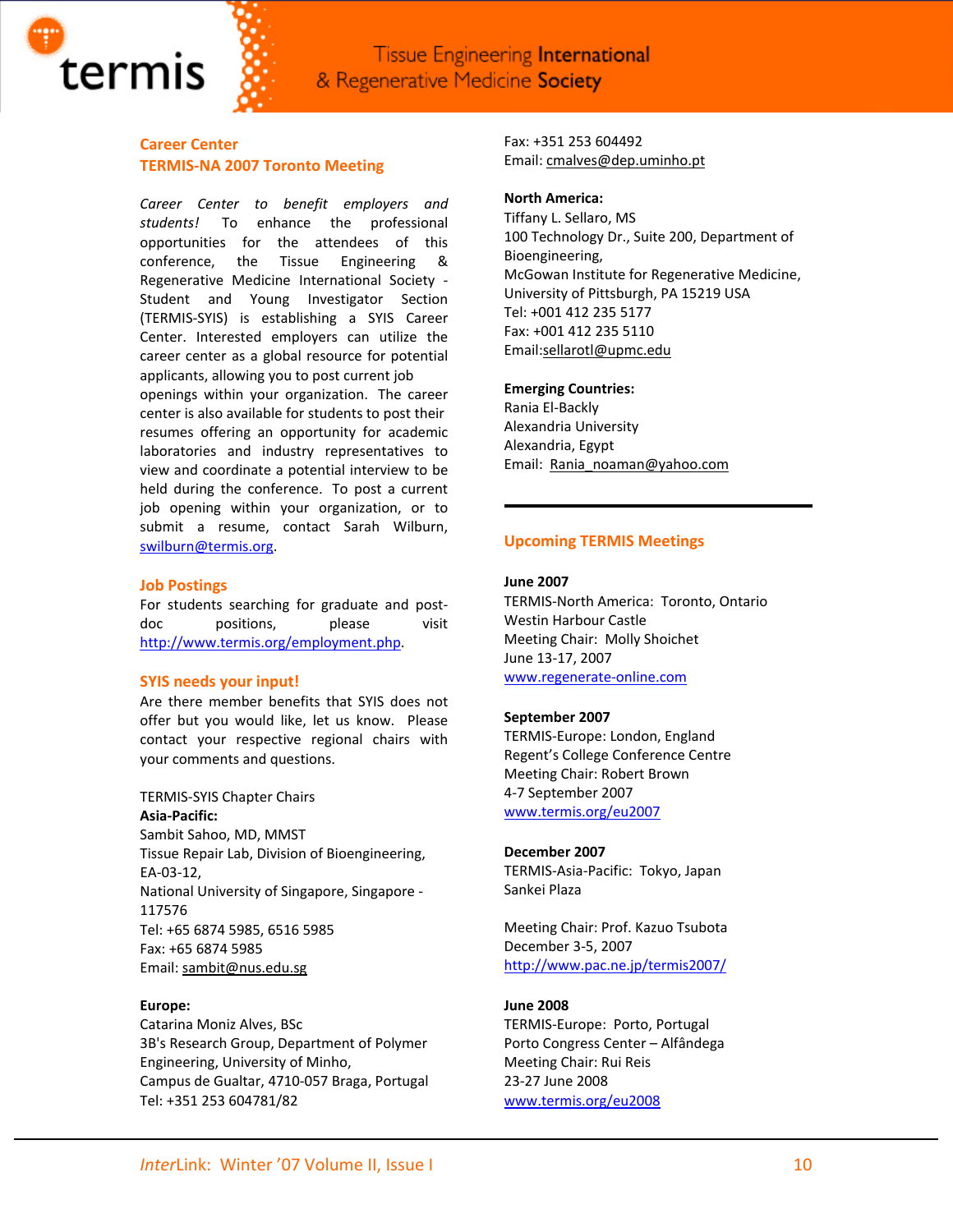

## **November 2008**

TERMIS‐Asia‐Pacific: Chinese, Taipei Taipei International Convention Center Meeting Chair: Prof. Ging‐Ho Hsiue November 7‐8, 2008

## **December 2008**

TERMIS‐North America: San Diego, California Hyatt Regency La Jolla Meeting Chairs: Bill Tawil, Bob Sah and Anthony Ratcliffe December 6‐10, 2008

#### **August 2009**

2<sup>nd</sup> World Congress: Seoul, Korea Hotel Lotte World, Jamsil Meeting Chair: Shin‐Yong Moon August 31 – September 3, 2009

**Updates for all meetings are available at [www.termis.org.](http://www.termis.org/)** 

## **Free Online Access to** *Tissue Engineering*

The online version of the journal, *Tissue Engineering*, the official journal of TERMIS, is now available for free to members only. The online journal can be accessed 24 hours a day, 7 days a week by logging on to the online journal website, <http://www.termis.org/journal.php>.

All members of TERMIS have been issued a username and password to access the online version of the journal. If you are experiencing problems logging on to view the online journal or have any questions, please contact Sarah Wilburn either by email at [swilburn@termis.org](mailto:swilburn@termis.org) or by phone at +1 (410) 931‐7838.

#### *Regenerative Medicine Online Journal Package*

Mary Ann Liebert Publishers, Inc. is providing TERMIS members with the opportunity to purchase a Regenerative Medicine Online Journal Package that includes the following journals:

*Tissue Engineering Rejuvenation Research Stem Cells and Development Cloning and Stem Cells*

The Online Journal Package can be purchased for \$295.00. If you are interested in ordering the journal package, please check the corresponding box that is included within the TERMIS online membership form.

# **Encourage Your Institution to Subscribe to the journal,** *Tissue Engineering*

If your institution does not currently subscribe to the journal, *Tissue Engineering*, we ask that you please complete the library recommendation form and fax to your institution's librarian encouraging them to subscribe to the journal today. (A copy of the librarian recommendation form can be found at [http://www.termis.org/docs/libraryRecommendFor](http://www.termis.org/docs/libraryRecommendForm.doc) [m.doc](http://www.termis.org/docs/libraryRecommendForm.doc)) Your institution's library can benefit in subscribing to *Tissue Engineering* by providing a publications outlet for yourself and other colleagues within the field of tissue engineering keeping you up‐ to‐date with the latest papers and research. The journal now offers an online version, which offers convenience and ease of accessibility.

Please take a moment to complete the form and fax to your librarian today!

# **Genetic Engineering News (GEN)**

In view of your membership with TERMIS a one year complimentary subscription to Genetic Engineering News (GEN) has been reserved for you. Act now to receive 21 free issues of GEN for 2006.

Genetic Engineering News, founded in 1981 was the first in biotech and is now the biggest and most widely read biotech publication in the Industry.

By providing an authoritative insider's perspective into all aspects of biotechnology, GEN is an indispensable resource for everyone involved in the business of translating discoveries at the bench into solutions that fight disease and improve health, agriculture and the environment.

Subscribe today to see why over 70,000 biotech professionals read GEN to keep current in the areas of drug discovery, translational research, biomarker discovery, bioprocessing, collaborations, partnerships, business trends and more.

To sign up for your complimentary subscription to GEN go to: [www.genengnews.com/subscribe.aspx](http://www.genengnews.com/subscribe.aspx).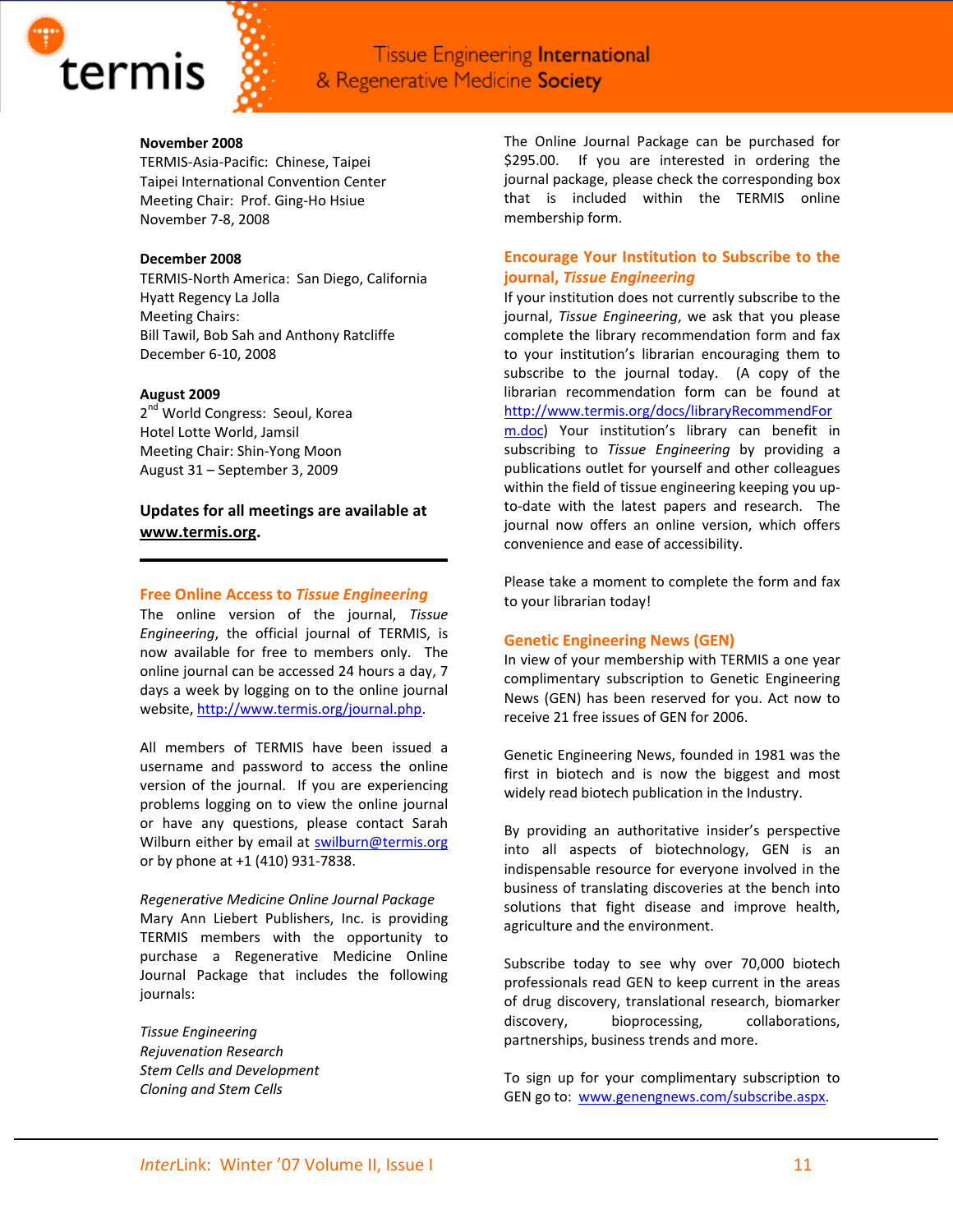

# **Post Your Job Openings**

Members of TERMIS have the opportunity to post job openings on the TERMIS website for one month FREE. If you are interested in posting a job opening, please send the job description to Sarah Wilburn at swilburn@termis.org. The TERMIS‐SYIS will also post the job openings on the SYIS forum.

# **Conferences Endorsed by TERMIS**

### **May 2007**

 Stem Cell & Tissue [Engineering](http://www.stemcell2007.org/en) in Plastic, [Reconstructive](http://www.stemcell2007.org/en) and Aesthetic **[Surgery](http://www.stemcell2007.org/en)** The Symposium will be held from May

10‐12, 2007 in Samsun, Turkey.



**Short Course on the [Preservation](http://www.me.umn.edu/education/shortcourses/preservation) of** Cells, Tissues and [Gametes](http://www.me.umn.edu/education/shortcourses/preservation)

> Short Course Dates: May 16‐18, 2007 The Hosted by the University of Minnesota Biomedical Engineering Institute

# **June 2007**

 8th [Advanced](http://www.8cmi.ineb.up.pt/) Summer Course in Cell‐ Materials [Interactions](http://www.8cmi.ineb.up.pt/)

> Conference dates: 18‐22 June 2007 Location: Porto, Portugal



# **July 2007**

 Stem Cell [Manchester](http://www.stemcellmanchester.co.uk/) ‐ The Northwest [Initiative](http://www.stemcellmanchester.co.uk/)

Conference dates: 16‐18 July 2007 Hosted by the University of Manchester with the support of the NorthWest Regional Development Agency (NWDA) and Imperial College.

# **August 2007**

 Advances in Tissue [Engineering](http://tissue.rice.edu/) Short **[Course](http://tissue.rice.edu/)** 

Hosted by Rice University, the Advances in Tissue Engineering Short Course will be held from August 15‐18, 2007 in Houston, TX. Registrations are now being accepted!

# **September 2007**

 ICRS [2007](http://www.cartilage.org/index.php?pid=34) Conference dates: September 29‐October 2, 2007 Location: Warsaw, Poland

# **October 2007**

3rd World Congress on [Regenerative](http://www.regmed.org/)

[Medicine](http://www.regmed.org/) Conference Dates: October 17‐19, 2007 Location: Leipzig, Germany Themes: Translation of Regenerative Technologies and Personalized Regenerative Medicine



#### **December 2007**

 2nd [International](http://www.icombt.elsevier.com/) Conference on Mechanics of [Biomaterials](http://www.icombt.elsevier.com/) & Tissues

December 9‐13, 2007 Location: Lihue ‐ Kau'i, Hawaii Organizers: Elsevier in association with Engineering Fracture Mechanics and International Journal of Fatigue

 [International](http://www.ntu.edu.sg/iccmb.home.htm) Conference on Cellular and Molecular [Bioengineering](http://www.ntu.edu.sg/iccmb.home.htm)

Conference date: December 10‐12, 2007 Location: Singapore Organized by the Nanyang Technological University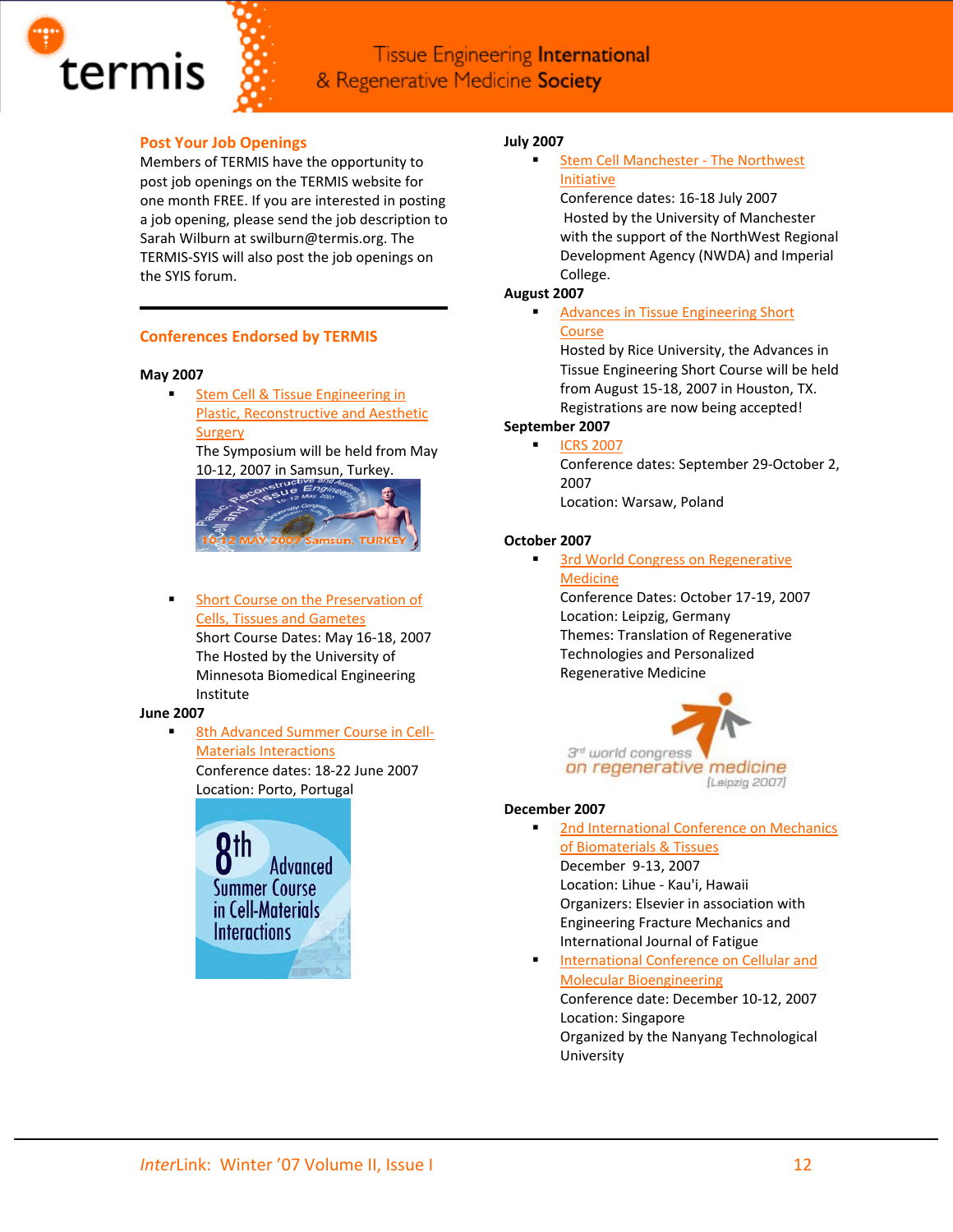

**ICCMB 2007 International Conference on Cellular and Molecular Bioengineering**

Second Announcement & Call for Papers: Abstract due 31 May 2007 10 ‐ 12 December 2007 Nanyang Technological University, Singapore

# HOMEPAGE:

<http://www.ntu.edu.sg/iccmb/home.htm>

#### INVITATION

Bioengineering has led to important medical advances such as in the development of angioplasty, the heart‐lung machine, artificial skin, kidney dialysis, monoclonal antibodies, the heart pacemaker and MRI.

With the development of advanced biological tools, many biological events can be quantified and the human genome has been mapped. In the twenty‐first century, in the further quest for treatment of diseases such as cancer, cardiovascular diseases, Parkinson's disease and Alzheimer's disease, Cellular and Molecular Bioengineering will play central roles, and are expected to drive the next phase of development of bioengineering for the improvement of health and quality of life.

This conference invites papers and posters dealing with targeted drug delivery, early diagnosis, organ regeneration, biopharmaceutical engineering, and stem cell research.

#### Call for Abstracts/Papers

The ICCMB organizing committee would like to invite prospective authors to submit their abstracts of not more than 800 words (per abstract) for the themes outlined in the conference programme.

All abstracts must be typewritten in English, and should contain sufficient information to allow assessment of the scope and contents of the paper to be submitted.

For more information, please visit our website.

# CONTACT US

The Secretariat, ICCMB 2007 C/o School of Chemical & Biomedical Engineering, Nanyang Technological University 62 Nanyang Drive, Block N1.2 Level B3, Singapore 637459 Tel: +65 6316 8938 Fax: +65 6794 7553

Email: [cbt@ntu.edu.sg](https://webmail5.pair.com/src/compose.php?send_to=cbt%40ntu.edu.sg) Website: <http://www.ntu.edu.sg/iccmb/home.htm>

Proudly Organized by NANYANG TECHNOLOGICAL UNIVERSITY School of Chemical & Biomedical Engineering School of Materials Science and Engineering

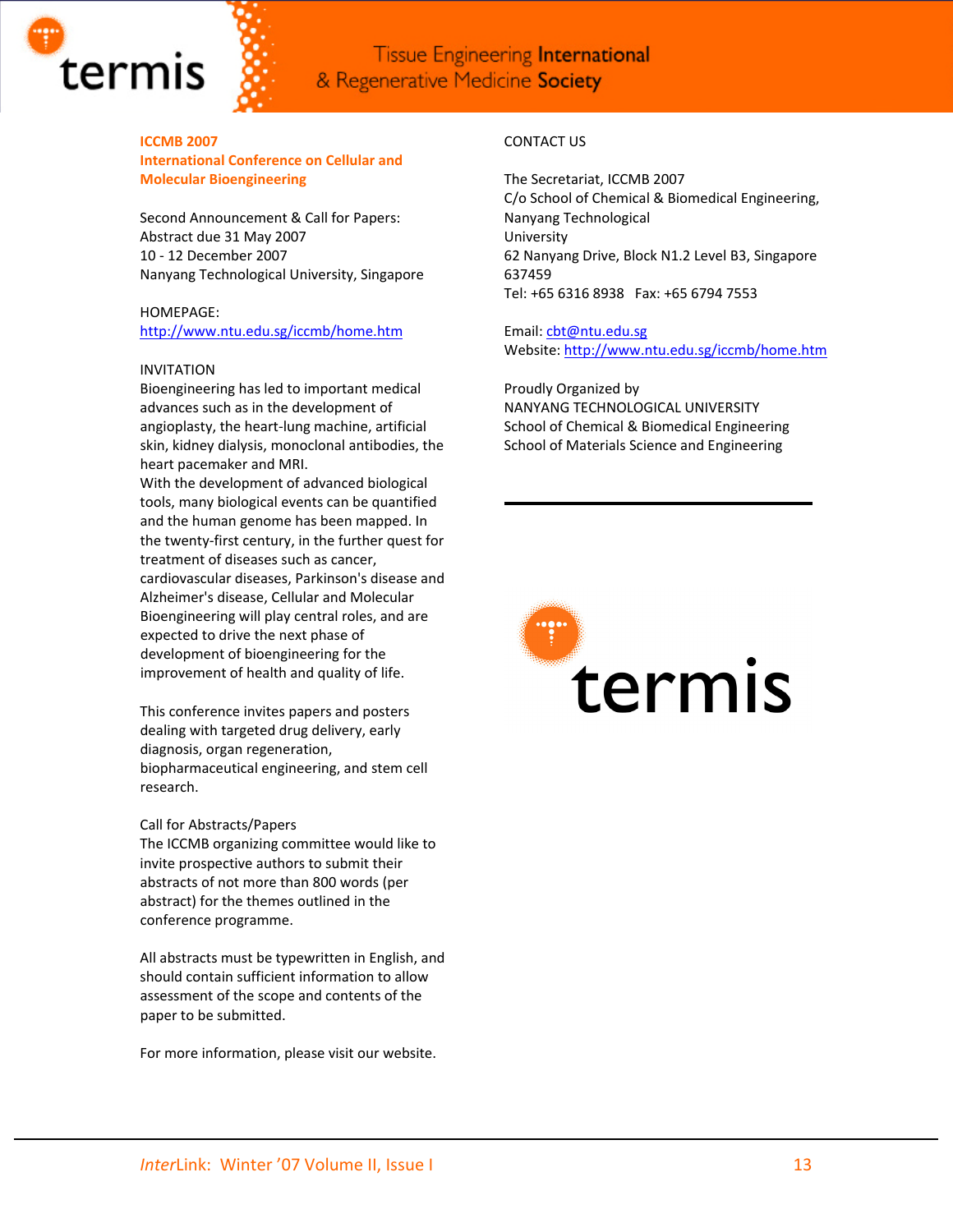

# **Executive Platinum Sponsor**

# *McGowan Institute for Regenerative Medicine*











# **Gold Level Sponsor**

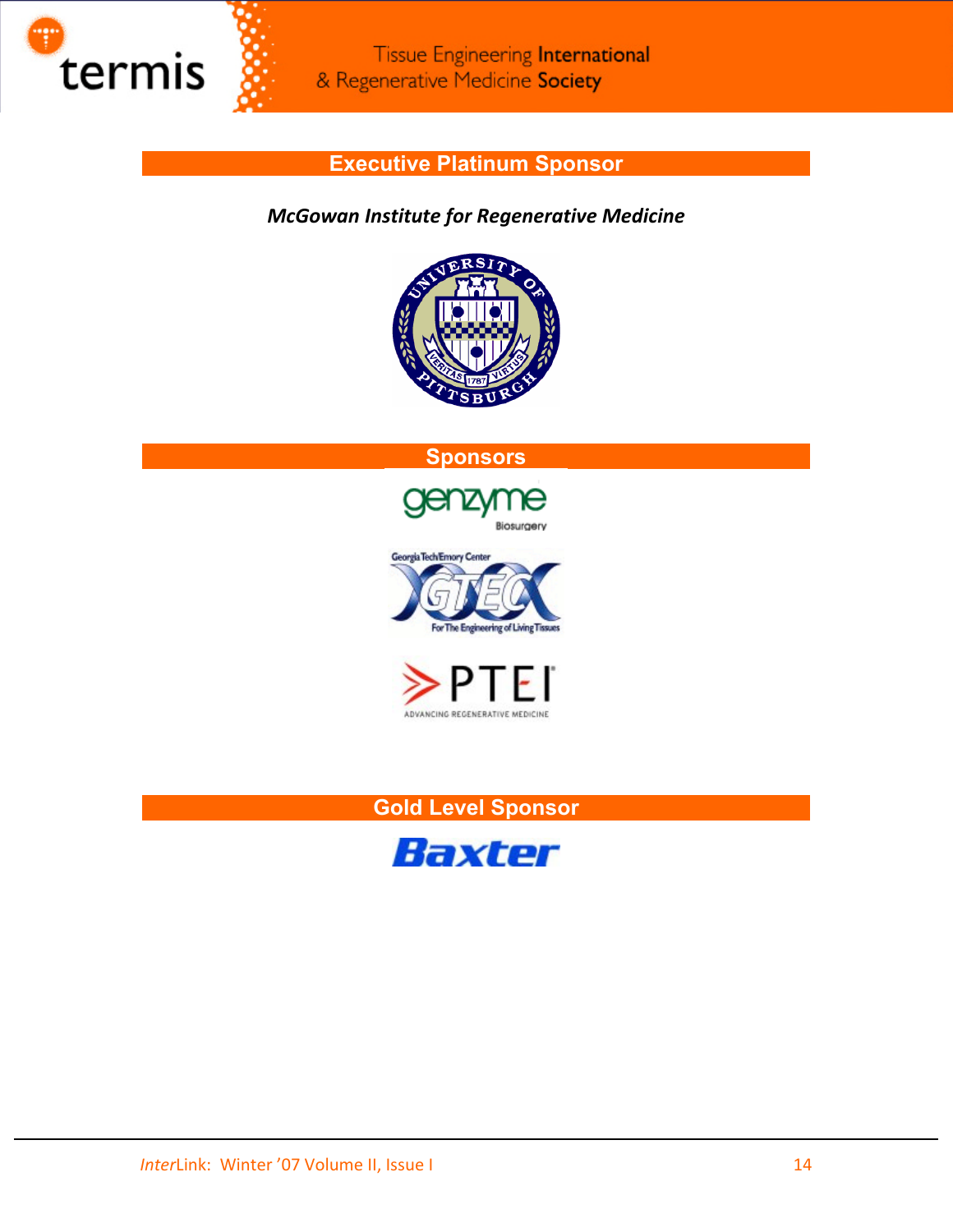

# **TERMIS Governing Board**

**President**

Alan J. Russell, PhD McGowan Institute for Regenerative Medicine University of Pittsburgh, PTEI, USA

> **President‐Elect** Jöns Hilborn, PhD Uppsala University, Sweden

**Treasurer** Nicholas Rhodes, PhD University of Liverpool, United Kingdom

# **Secretary**

David Smith, JD Of Counsel, Pepper Hamilton, LLP Founder & Principal, Teregenics, LLC, USA

**World Congress Chair** Shin‐Yong Moon, MD Seoul National University Hospital, Korea

**Special Congress Chair**

Yilin Cao, MD, PhD Shanghai Second Medical University Shanghai 9th People's Hospital, P.R. China

# **Continental Chairs**

Asia‐Pacific: Hai Bang Lee, PhD Korean Research Institute of Chemical Technology (KRICT) Korea (South)

Europe: Ivan Martin, PhD University Hospital Basel, Switzerland

North America: Anthony Atala, MD Wake Forest University Health Sciences, USA

**Continental Chairs‐Elect** Asia‐Pacific: Teruo Okano, PhD Tokyo Women's University, Japan

Europe: David Williams, PhD University of Liverpool, United Kingdom

> North America: Antonios Mikos, PhD Rice University, USA

**Members‐At‐Large** Asia‐Pacific: Yasuhiko Tabata, PhD, D.Med.Sci, D.Pharm Kyoto University, Japan Europe: James Kirkpatrick, MD, PhD, DSc, FRCPath, FBSE Johannes Gutenberg University, Germany

> North America: Stephen Badylak, DVM, MD, PhD University of Pittsburgh, USA

Emerging Countries: Mona K. Marei, PhD Alexandria University, Egypt

Globally: Jeffrey Hubbell, BS, PhD Swiss Federal Institute of Technology Lausanne (EPFL) Switzerland